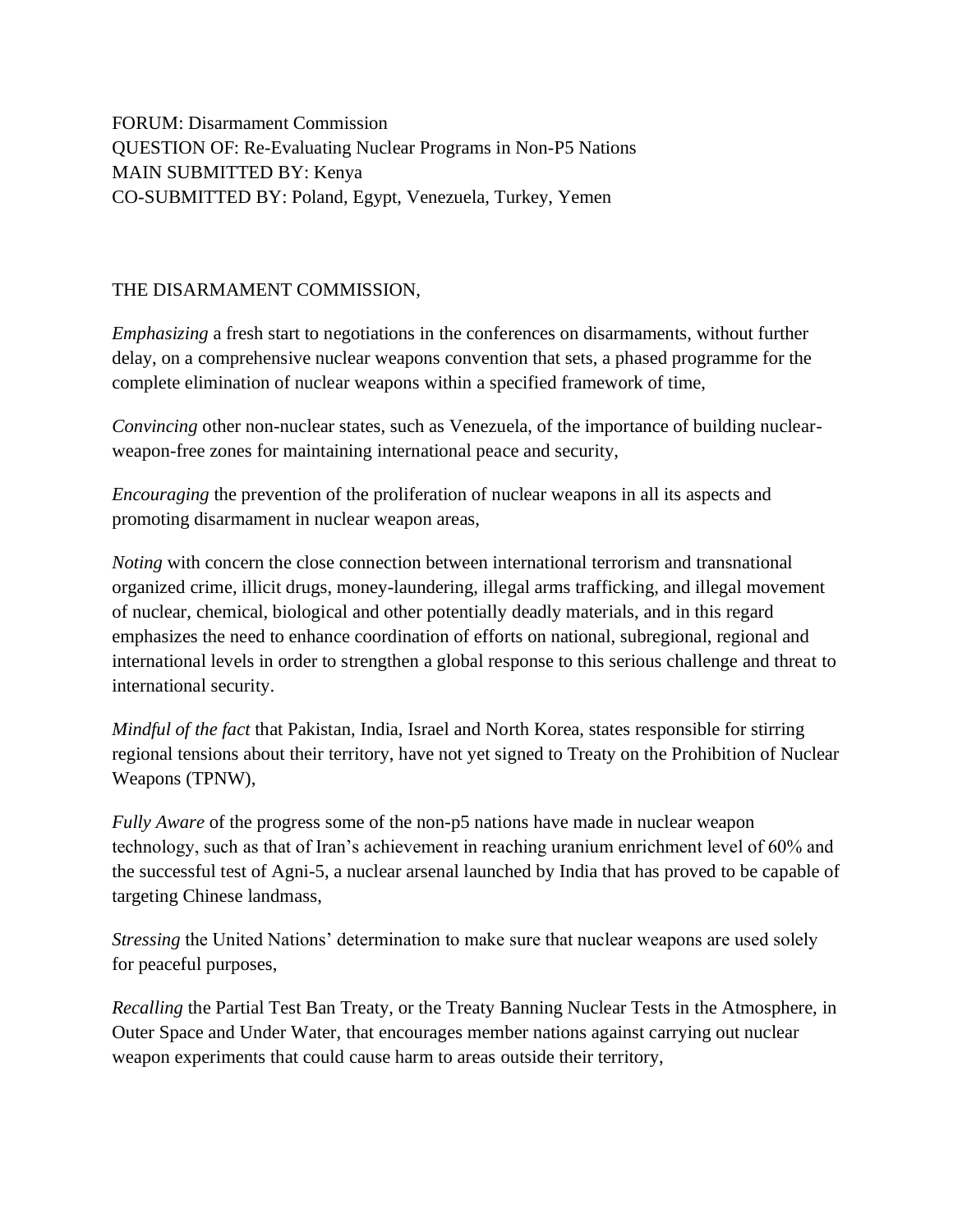*Deeply concerned* about the catastrophic consequences of any use of nuclear weapons and the creation of non-supporting NPT countries' programs and weapons,

*Recognizing* that the current situation makes increased political attention to disarmament and the accomplishment of a world without nuclear weapons more urgent,

- 1. Encourages member nations to form a guideline that limits the development of nuclear weapons in non-p5 nations in such ways but not limited to:
	- a. putting a limit to the number of nuclear experiments a non-P5 nation can conduct every five years such as:
		- i. atmospheric testing,
		- ii. underwater testing,
		- iii. underground testing,
	- b. limiting the amount of funds a non-p5 nation can invest in nuclear experiments and programs;
- 2. Requests non-P5 nations developing nuclear weapons to allow IAEA supervision in their nuclear programs in such ways but not limited to:
	- a. training of nuclear scientists and people in charge of nuclear facilities,
	- b. ensuring that these programs are being carried out under international scrutiny, with constant updates to the international communities about the progress made in these programs;
- 3. Recommends all member nations, especially non-P5 nations, in an attempt to assure that nuclear technologies are used only for peaceful purposes to sign into various treaties the United Nations have established, such as:
	- a. Treaty on the Non-Proliferation of Nuclear Weapons,
	- b. Partial Test Ban Treaty,
	- c. Treaty on the Prohibition of Nuclear Weapons;
- 4. Urges non-p5 nations with nuclear programs to open itself to negotiations with other world powers about limiting their nuclear programs and the development of nuclear weapons in terms concerning:
	- a. different kinds of nuclear experiments,
	- b. dismantlement of most of nuclear arsenals in possession,
	- c. using nuclear knowledge and technology for civil purposes only;
- 5. Encourages members of Non-Proliferation Treaty (P5) to negotiate with non-P5 nations to agree upon NPT by gathering together and discussing:
	- a. nuclear resources, but not to develop nuclear weapons,
	- b. escalating global tensions due to withdrawn country's actions,
	- c. exploiting new uses of nuclear energy instead of using it for nuclear weapons;